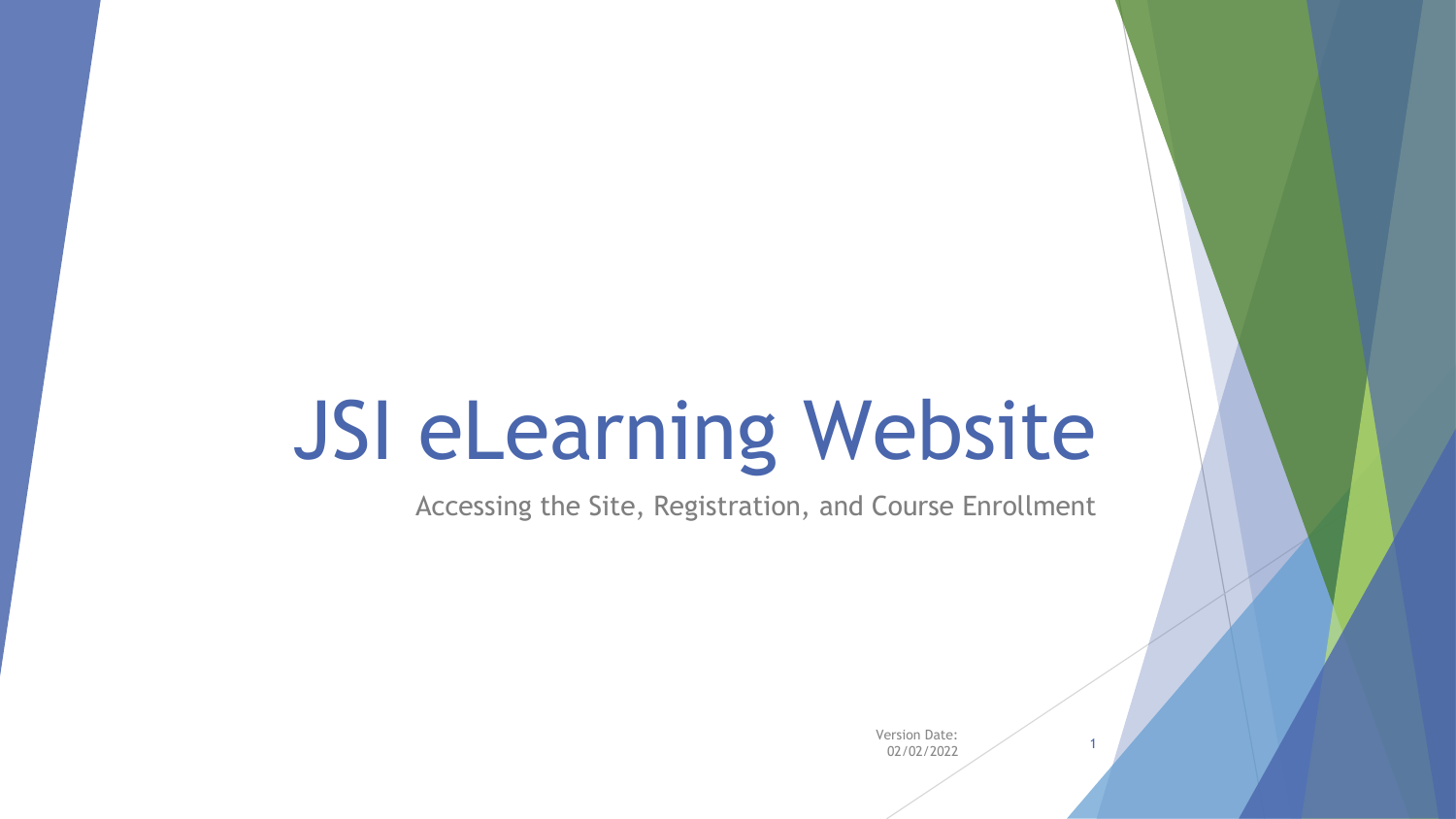# Accessing the Site

Go to eLearning.jsi.com.

| JSI JSI <sup>JSI</sup> <sup>JSI</sup> e-Learning Center                                                                                           |              | $\boxed{\mathsf{a}}$                                                               |
|---------------------------------------------------------------------------------------------------------------------------------------------------|--------------|------------------------------------------------------------------------------------|
|                                                                                                                                                   |              |                                                                                    |
|                                                                                                                                                   |              | <b>A</b> Navigation                                                                |
| Welcome to JSI e-Learning!                                                                                                                        |              | <b><i><u>Re Home</u></i></b>                                                       |
| JSI e-Learning offers courses commissioned by our clients that have been developed by John Snow, Inc. and JSI Research & Training Institute, Inc. |              | Courses                                                                            |
| First Time Here? Create an account using the Log In button (upper right) and filling out the Create New Account form                              |              |                                                                                    |
| Already have an account? Click the Log In button (upper right) and enter your username and password when prompted                                 |              | Course categories                                                                  |
| Once you are logged in the courses you are currently enrolled in will display below                                                               |              | <b>S</b> USAID Digital Health Activity (DHA)                                       |
| If you are not currently enrolled in any courses available caurses will be displayed, by category, below                                          |              | <b>CEARSI Courses</b>                                                              |
| If you should have difficulties enrolling in or opening courses of interest to you, contact JSI e-Learning for assistance.                        |              | <b>S</b> Logistics Management for Health Commodities                               |
| Course categories                                                                                                                                 |              | EpiC Online Index Testing                                                          |
|                                                                                                                                                   | F Expand all | T AUXLWO Training Program 2021                                                     |
| <b>DISAID Digital Health Activity (DHA)</b> (a)                                                                                                   |              | Canadian Observer Training Program 2021<br>Partner- and Family-Based Index Testing |
| CBA@JSI Courses                                                                                                                                   |              | All courses                                                                        |
| Logistics Management for Health Commodities of                                                                                                    |              |                                                                                    |
| EpiC Online Index Testing                                                                                                                         |              |                                                                                    |
| AUXLWO Training Program 2021 a                                                                                                                    |              |                                                                                    |
| Canadian Observer Training Program 2021 (t)                                                                                                       |              |                                                                                    |
| Partner- and Family-Based Index Testing                                                                                                           |              |                                                                                    |
|                                                                                                                                                   |              |                                                                                    |
|                                                                                                                                                   |              |                                                                                    |
| Support                                                                                                                                           |              |                                                                                    |

For questions, comments or problems accessing training contact [SI elearning.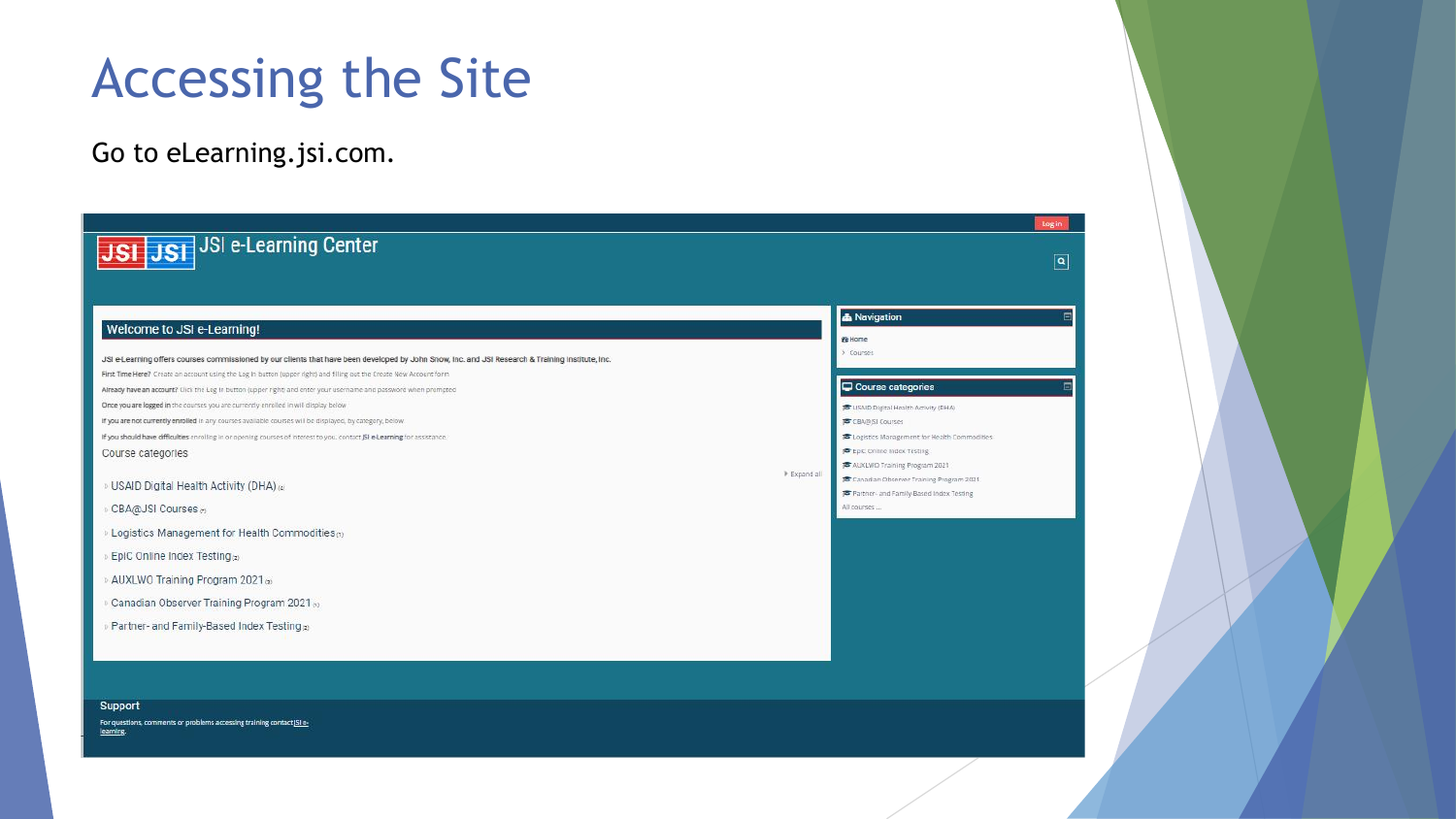#### Registration Creating a New Account

Select the Log in button.

| JSI JSI JSI e-Learning Center                                                                                                                     |                                                                                   |
|---------------------------------------------------------------------------------------------------------------------------------------------------|-----------------------------------------------------------------------------------|
|                                                                                                                                                   |                                                                                   |
|                                                                                                                                                   |                                                                                   |
|                                                                                                                                                   | <b>A</b> Navigation                                                               |
| Welcome to JSI e-Learning!                                                                                                                        |                                                                                   |
|                                                                                                                                                   | <b><i><u>Ge</u></i></b> Home                                                      |
| JSI e-Learning offers courses commissioned by our clients that have been developed by John Snow, Inc. and JSI Research & Training Institute, Inc. | Courses                                                                           |
| First Time Here? Create an account using the Log In button (upper right) and filling out the Create New Account form                              |                                                                                   |
| Already have an account? Click the Log In button (upper right) and enter your username and password when prompted                                 | Course categories                                                                 |
| Once you are logged in the courses you are currently enrolled in will display below                                                               | S USAID Digital Health Activity (DHA)                                             |
| If you are not currently enrolled in any courses available courses will be displayed, by category, below                                          | <b>CEADISI Courses</b>                                                            |
| If you should have difficulties enrolling in or opening courses of interest to you, contact [SI e-Learning for assistance.                        | <b>S</b> Logistics Management for Health Commodities<br>EpiC Online Index Testing |
| Course categories                                                                                                                                 | AUXLWO Training Program 2021                                                      |
|                                                                                                                                                   | F Expand all<br>Canadian Observer Training Program 2021                           |
| <b>USAID Digital Health Activity (DHA)</b> (a)                                                                                                    | Partner- and Family Based Index Testing                                           |
| ⊪ CBA@JSI Courses (7)                                                                                                                             | All courses                                                                       |
| <b>Logistics Management for Health Commodities</b> of                                                                                             |                                                                                   |
| <b>EpiC Online Index Testing</b>                                                                                                                  |                                                                                   |
| > AUXLWO Training Program 2021 a)                                                                                                                 |                                                                                   |
| Canadian Observer Training Program 2021 <sub>0</sub>                                                                                              |                                                                                   |
| Partner- and Family-Based Index Testing                                                                                                           |                                                                                   |
|                                                                                                                                                   |                                                                                   |
|                                                                                                                                                   |                                                                                   |

 $\boxed{\mathbf{a}}$ 

Support

For questions, comments or problems accessing training contact [SI e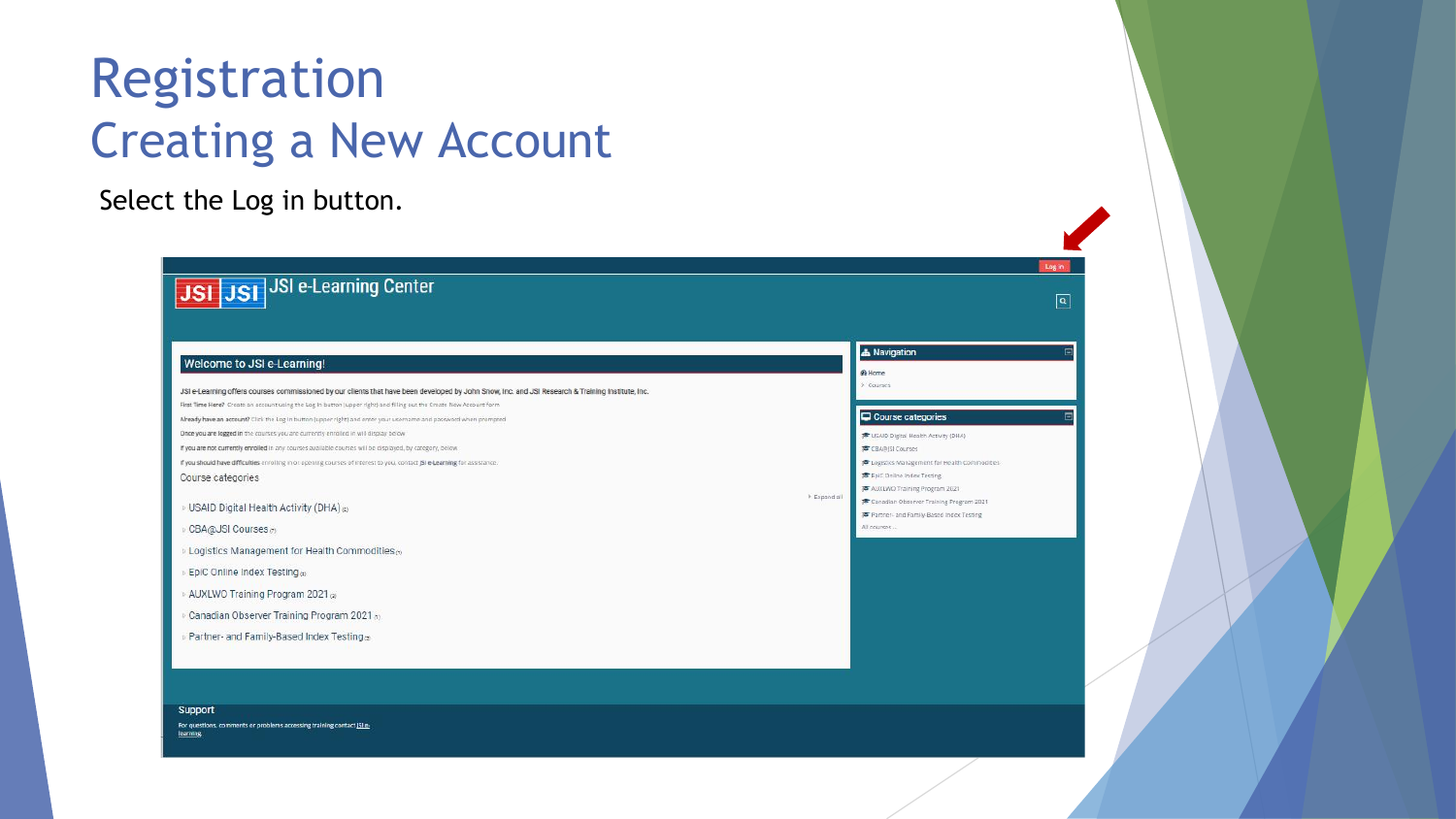#### Registration Create New Account Form

#### Select "Create New Account."

| Forgotten your username or<br>Username<br>password?<br>Cookies must be enabled in<br>Password<br>your browser<br>Remember username<br>Log in<br>Is this your first time here? |  | Q |
|-------------------------------------------------------------------------------------------------------------------------------------------------------------------------------|--|---|
|                                                                                                                                                                               |  |   |
| For full access to this site, you first need to create an account.<br>Create new account                                                                                      |  |   |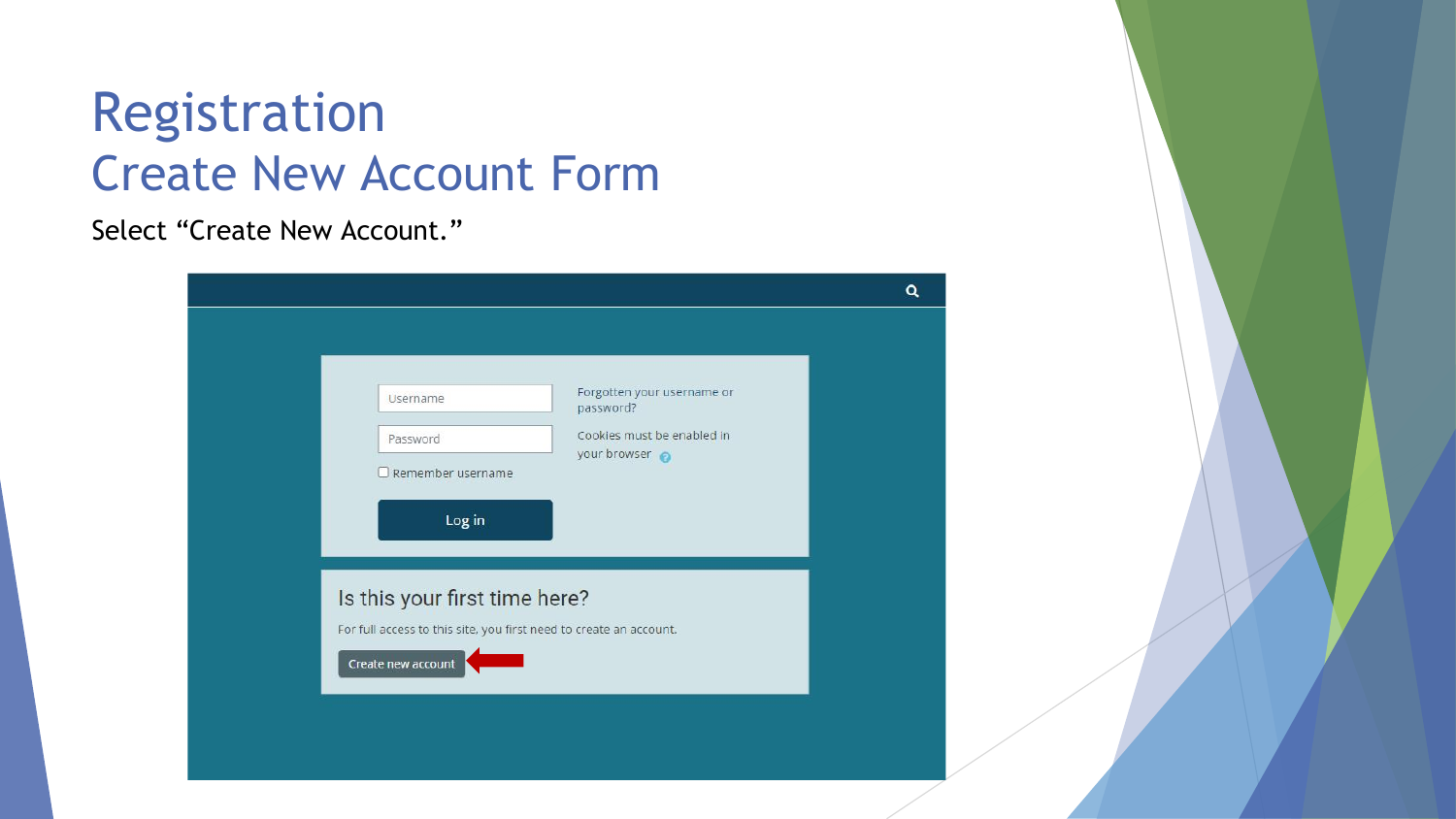### Registration Create New Account Form

| <b>JSI e-Learning Center</b>                           |            |
|--------------------------------------------------------|------------|
| New account                                            |            |
|                                                        | Expand all |
| Choose your username and password                      |            |
|                                                        |            |
| Username                                               |            |
|                                                        |            |
| The password must have at least 8 characters, at least |            |
| 1 digit(s), at least 1 upper case letter(s)            |            |
| Password                                               |            |
|                                                        |            |
| More details                                           |            |
|                                                        |            |
| Email address                                          |            |
|                                                        |            |
| Email (again)                                          |            |
|                                                        |            |
| First name<br>ጫ                                        |            |

Complete the required fields using the guidance in the box below.

**Username**: The field should use lowercase letters only.

**Password**: The password must contain at least 8 characters that include: 1 number and 1 lower case letter.

**Email Address**: Should be an active e-mail that you can currently access. E-mail will be sent to this address from the system.

**Email (again)**: Enter the e-mail address from the field above again **First Name**: Enter your first name

**Last Name**: Enter your surname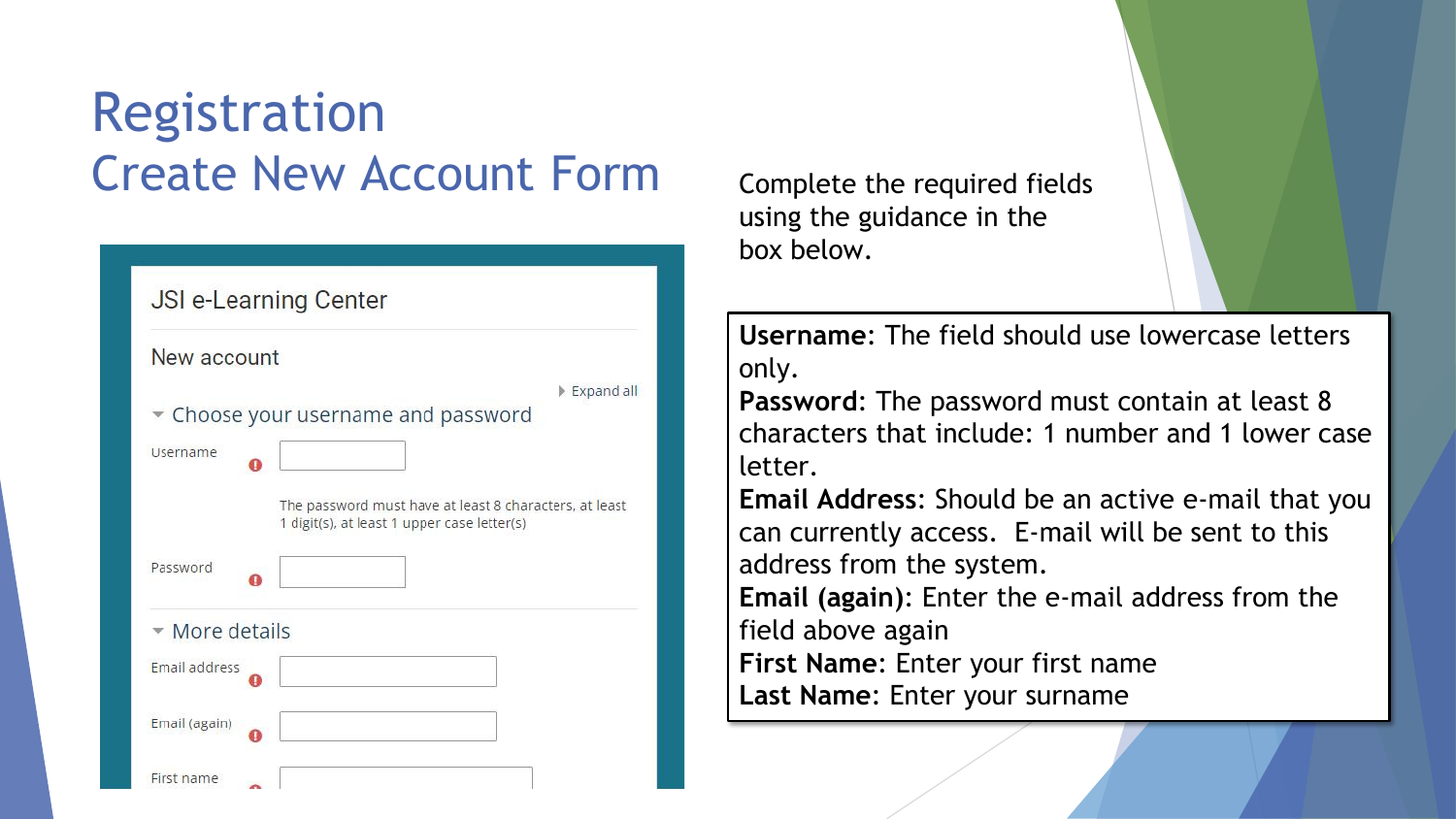### Registration Create New Account Form

| Last name<br>Ω                              | Doe                   |        |
|---------------------------------------------|-----------------------|--------|
| City/town                                   |                       |        |
| Country                                     | Aruba                 | ٠      |
| <b>Example 1</b> Learner Information        |                       |        |
| Name of your<br>organization or<br>employer |                       |        |
| Your job position or<br>title               |                       |        |
| Your<br>organization/employ<br>er's city    |                       |        |
| Your<br>organization/employ<br>er's state   |                       |        |
|                                             | Create my new account | Cancel |

Select "Create My New Account."

**Username**: The field should use lowercase letters only.

**Password**: The password must contain at least 8 characters that include: 1 number and 1 lower case letter.

**Email Address**: Should be an active e-mail that you can currently access. E-mail will be sent to this address from the system.

**Email (again)**: Enter the e-mail address from the field above again

**First Name**: Enter your first name **Last Name**: Enter your surname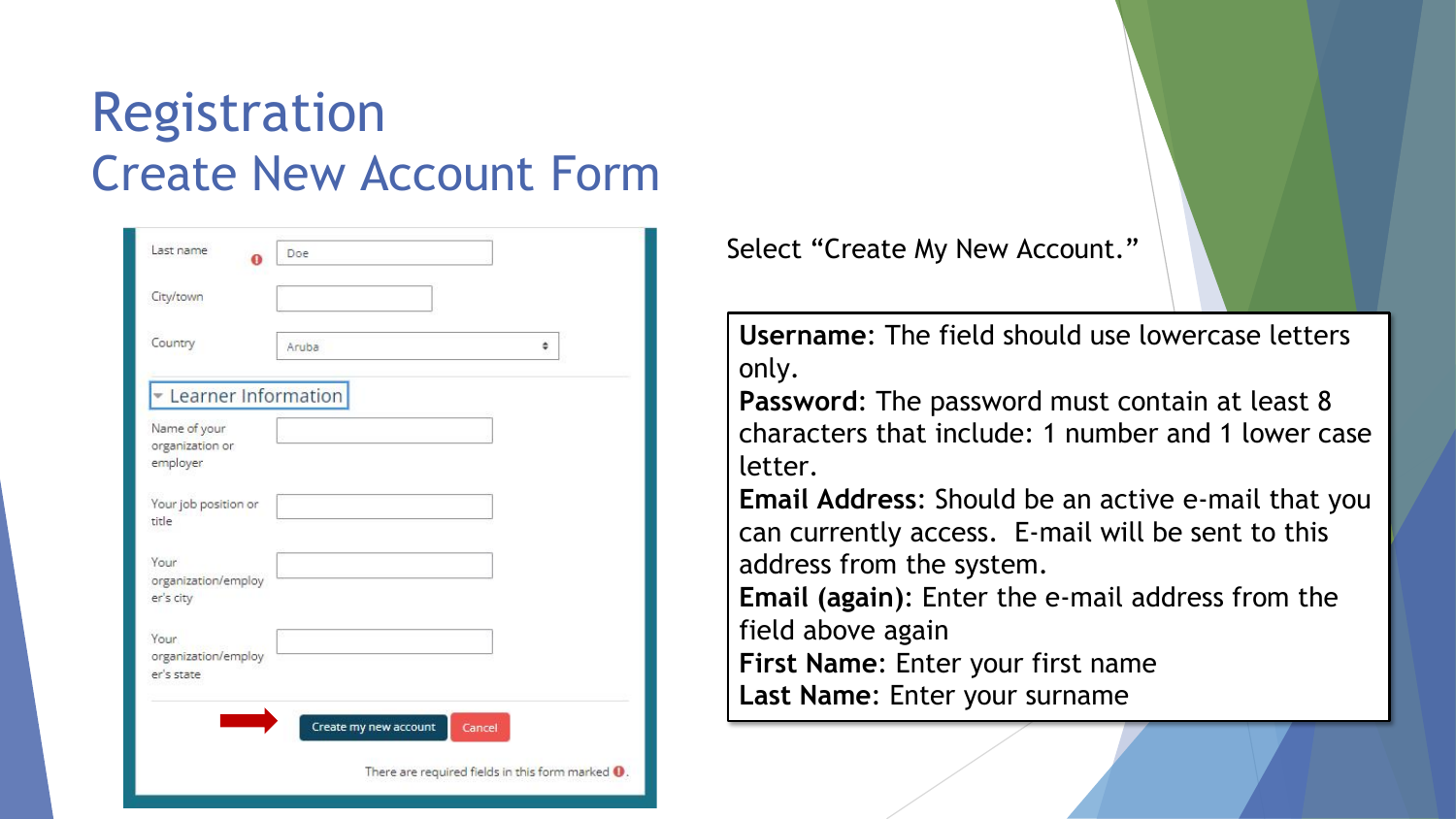#### Registration Email confirmation

accessing training contact JSI e-learning.

An email will be sent to the address you provided.

Log in JSI JST JSI e-Learning Center  $\overline{|\mathtt{a}|}$ « > Confirm your account An email should have been sent to your address at myname@myemail.com. It contains easy instructions to complete your registration. If you continue to have difficulty, contact the site administrator. Continue Support For questions, comments or problems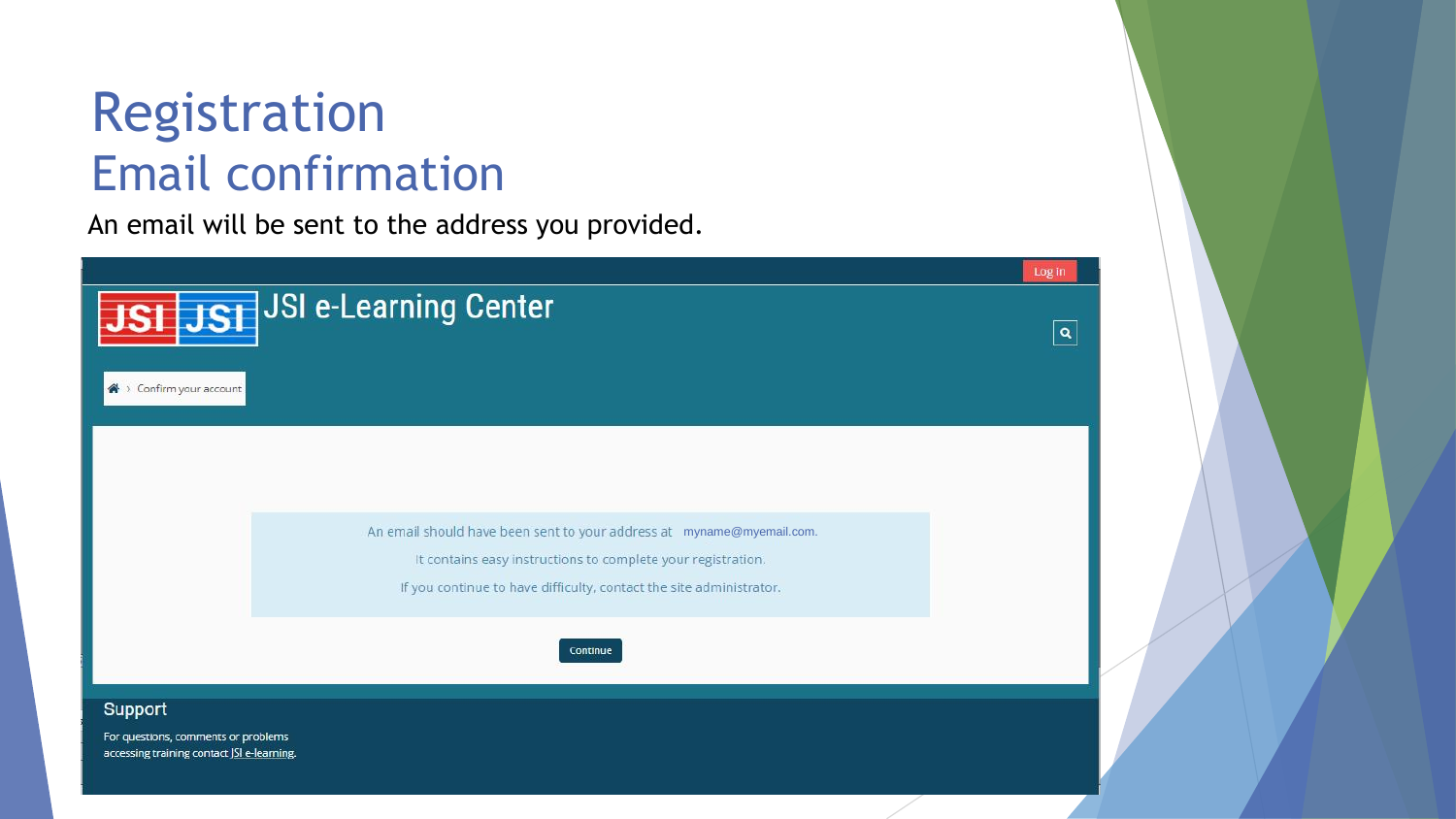#### Registration Confirm your account

|           | JSI e-Learning Center: account<br>confirmation                                           | 日 ヘ v ス X |                                                                                                                                                          |    |  |
|-----------|------------------------------------------------------------------------------------------|-----------|----------------------------------------------------------------------------------------------------------------------------------------------------------|----|--|
| <b>NO</b> | noreply@jsi.com Q<br>$\blacktriangleright$ 9:26 AM $\cdot$ 0                             |           | $\textcircled{a} \ \textup{\textcircled{4}} \ \textup{\textcircled{4}} \ \textup{\textcircled{4}} \ \textup{\textcircled{7}} \ \textup{\textcircled{7}}$ |    |  |
| ၈         | Jane Doe                                                                                 |           |                                                                                                                                                          | æ, |  |
|           |                                                                                          |           |                                                                                                                                                          | 丽  |  |
| Hi,       |                                                                                          |           |                                                                                                                                                          |    |  |
|           | A new account has been requested at 'JSI e-Learning Center'<br>using your email address. |           |                                                                                                                                                          |    |  |
|           | To confirm your new account, please go to this web address:                              |           |                                                                                                                                                          |    |  |

https://elearning.jsi.com/login/confirm.php? data=YaJVOHemvz7TYPk/myname

In most mail programs, this should appear as a blue link which you can just click on. If that doesn't work, then cut and paste the address into the address line at the top of your web browser window.

If you need help, please contact the site administrator,

JSI e-Learning

Check your email for the confirmation email.

Click on the link, within the email, to confirm your account.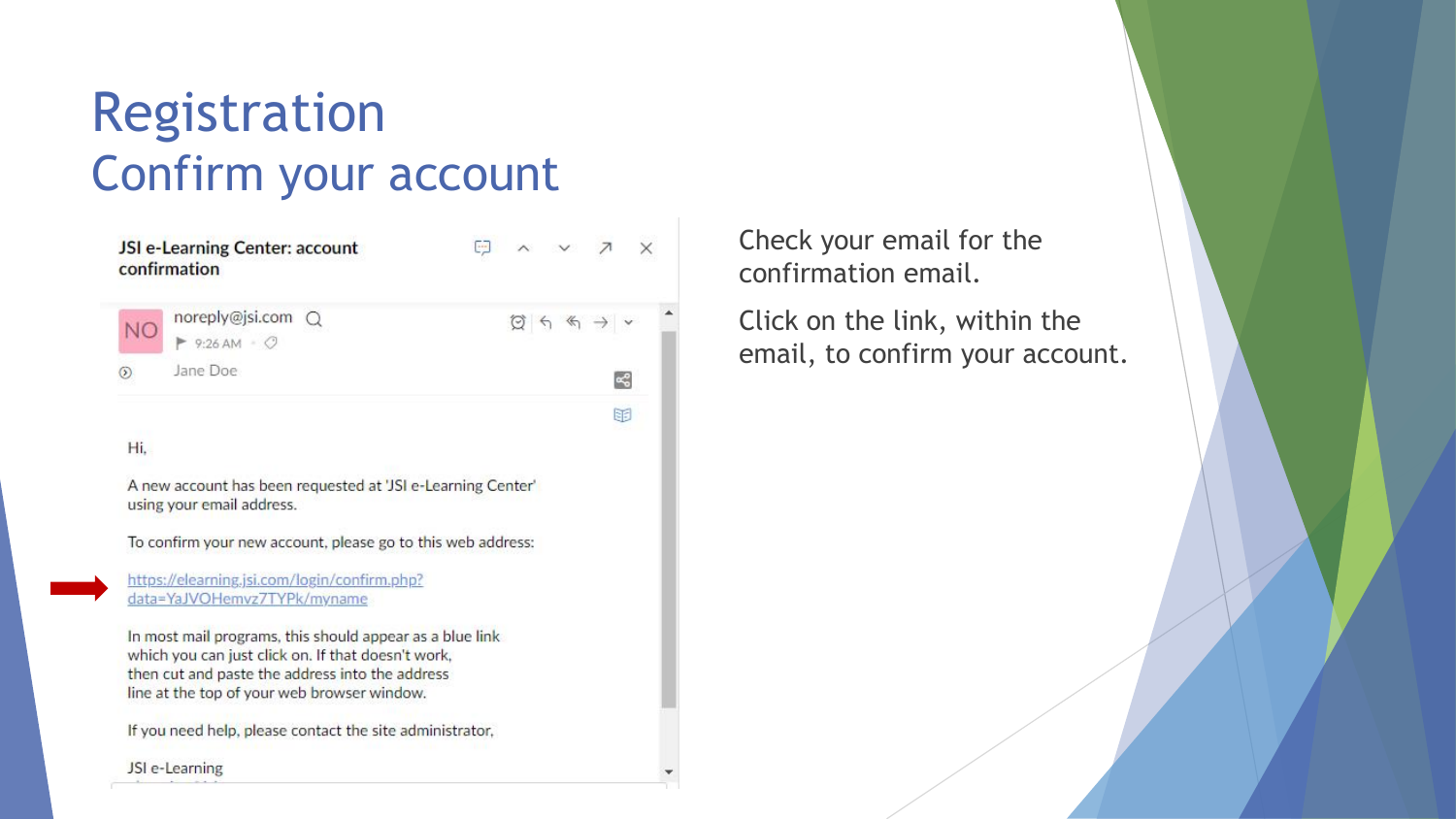#### Registration Confirm your account

The website will open in a new tab. Select the Continue button to confirm your account.

|                                                                                   | 4<br>Jane Doe |
|-----------------------------------------------------------------------------------|---------------|
| JSI JSI JSI e-Learning Center                                                     | $\mathbf{Q}$  |
| My courses<br><b>N</b> Home                                                       |               |
| ◈ > Your registration has been confirmed                                          |               |
| Thanks, Jane Doe                                                                  |               |
| Your registration has been confirmed<br>Continue                                  |               |
|                                                                                   |               |
|                                                                                   |               |
|                                                                                   |               |
| Support                                                                           |               |
| For questions, comments or problems<br>accessing training contact JSI e-learning. |               |
|                                                                                   |               |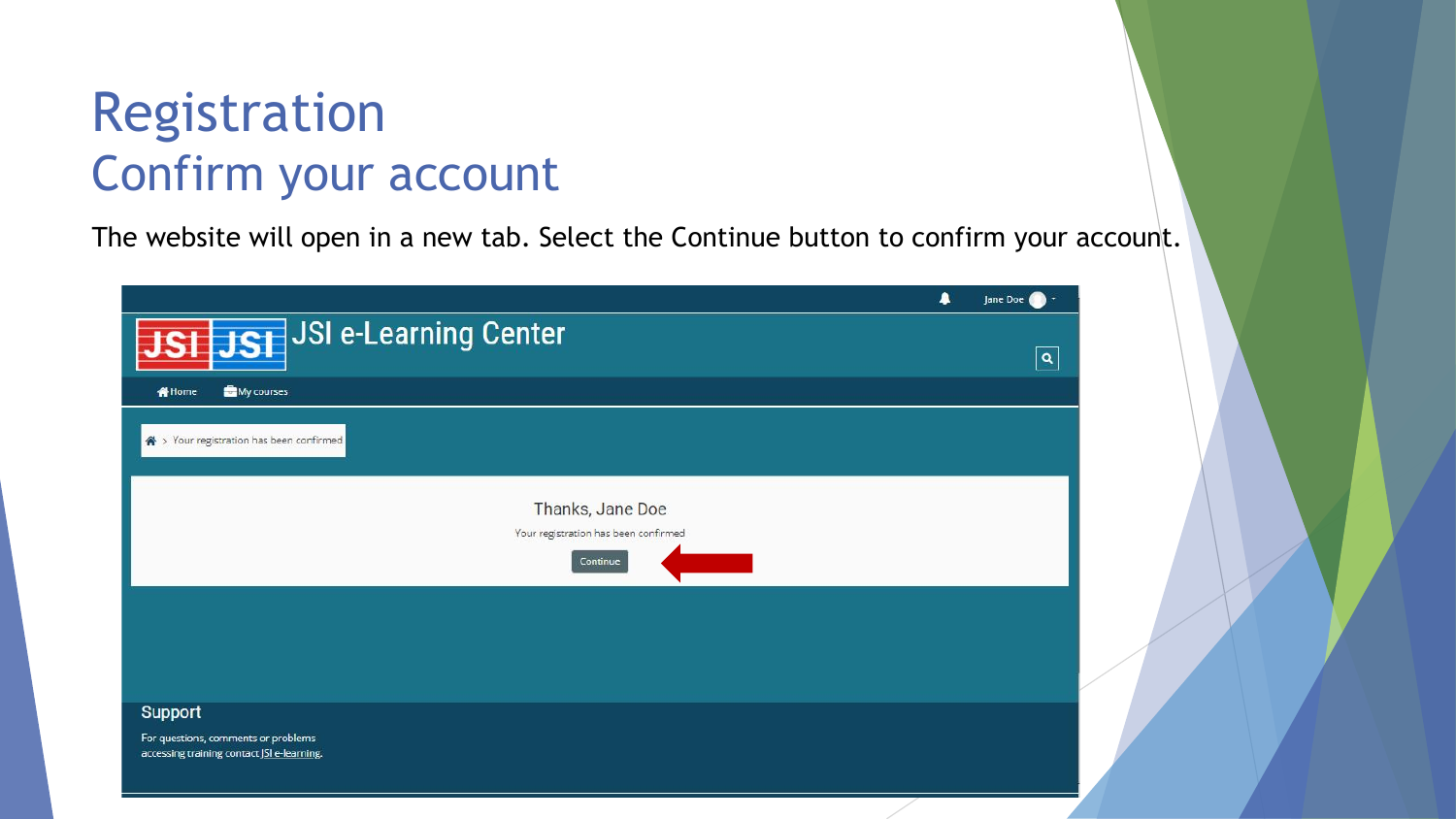### Registration Logged In

You are logged in and the home page is displayed.

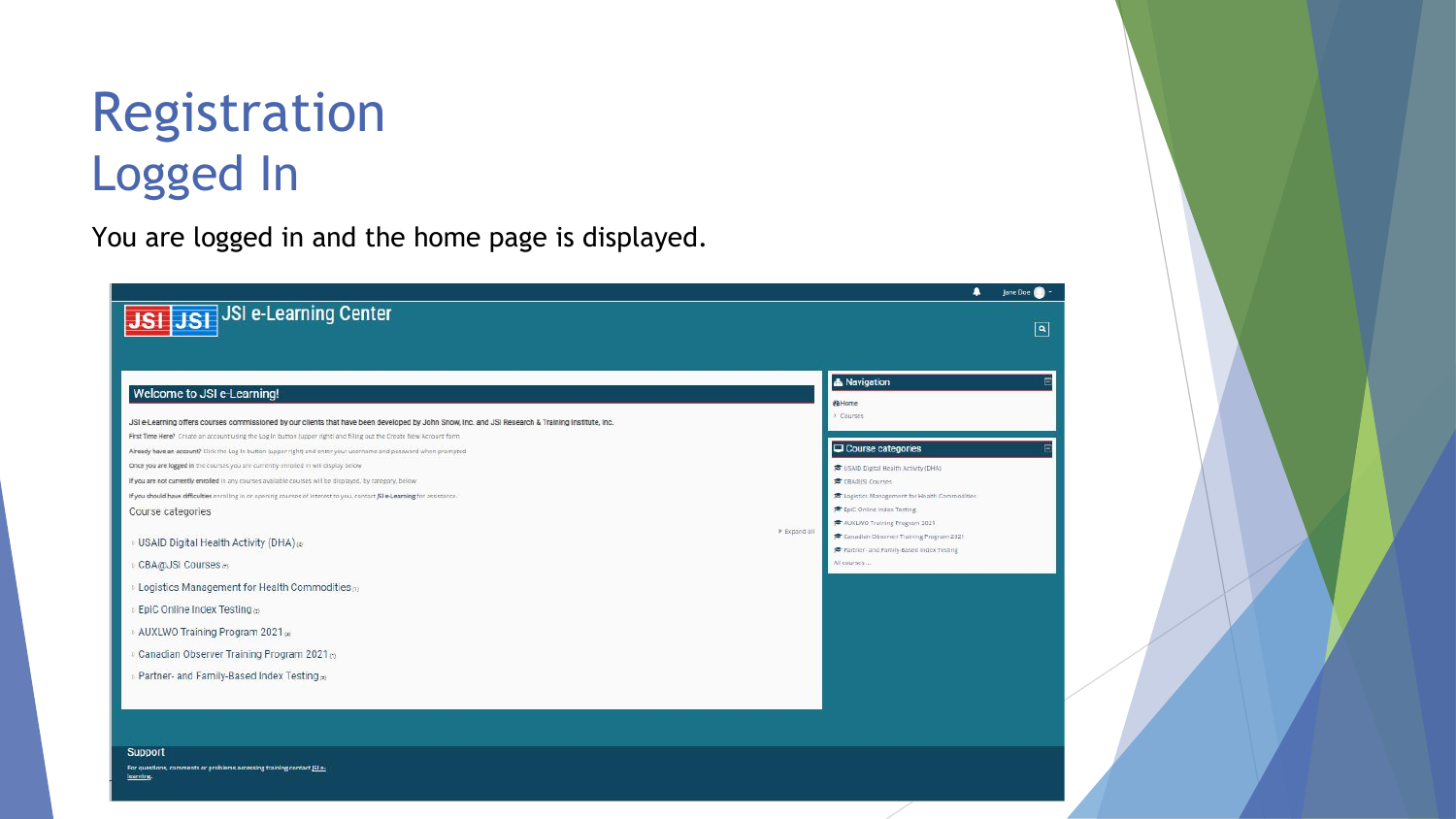Select the name of the course you wish to enroll in.

|                                                                                                                                                   | <b>A</b> Navigation      |                                                                    |
|---------------------------------------------------------------------------------------------------------------------------------------------------|--------------------------|--------------------------------------------------------------------|
| Welcome to JSI e-Learning!                                                                                                                        | <b>et</b> Home           |                                                                    |
| JSI e-Learning offers courses commissioned by our clients that have been developed by John Snow, Inc. and JSI Research & Training Institute, Inc. | Courses                  |                                                                    |
| First Time Here? Create an account using the Log In button (upper right) and filling out the Create New Account form                              |                          |                                                                    |
| Already have an account? Click the Log In button Jupper right) and enter your username and password when prompted                                 |                          | Course categories                                                  |
| Once you are logged in the courses you are currently enrolled in will display below                                                               |                          | <sup>■</sup> USAID Digital Health Activity (DHA)                   |
| If you are not currently enrolled in any courses available courses will be displayed, by category, below                                          | <b>E CBABISI Courses</b> |                                                                    |
| If you should have difficulties enrolling in or opening courses of interest to you, contact JSI e-Learning for assistance.                        |                          | Logistics Management for Health Commodities                        |
| Course categories                                                                                                                                 |                          | <b>F</b> EpiC Online Index Testing<br>AUXLWO Training Program 2021 |
|                                                                                                                                                   | F Expand all             | Canadian Observer Training Program 2021                            |
| <b>DISAID Digital Health Activity (DHA)</b>                                                                                                       |                          | Farther- and Family-Based Index Testing                            |
| CBA@JSI Courses                                                                                                                                   | All courses              |                                                                    |
| Logistics Management for Health Commodities of                                                                                                    |                          |                                                                    |
| <b>EpiC Online Index Testing</b>                                                                                                                  |                          |                                                                    |
| AUXLWO Training Program 2021 a                                                                                                                    |                          |                                                                    |
| Canadian Observer Training Program 2021 (t)                                                                                                       |                          |                                                                    |
| Partner- and Family-Based Index Testing                                                                                                           |                          |                                                                    |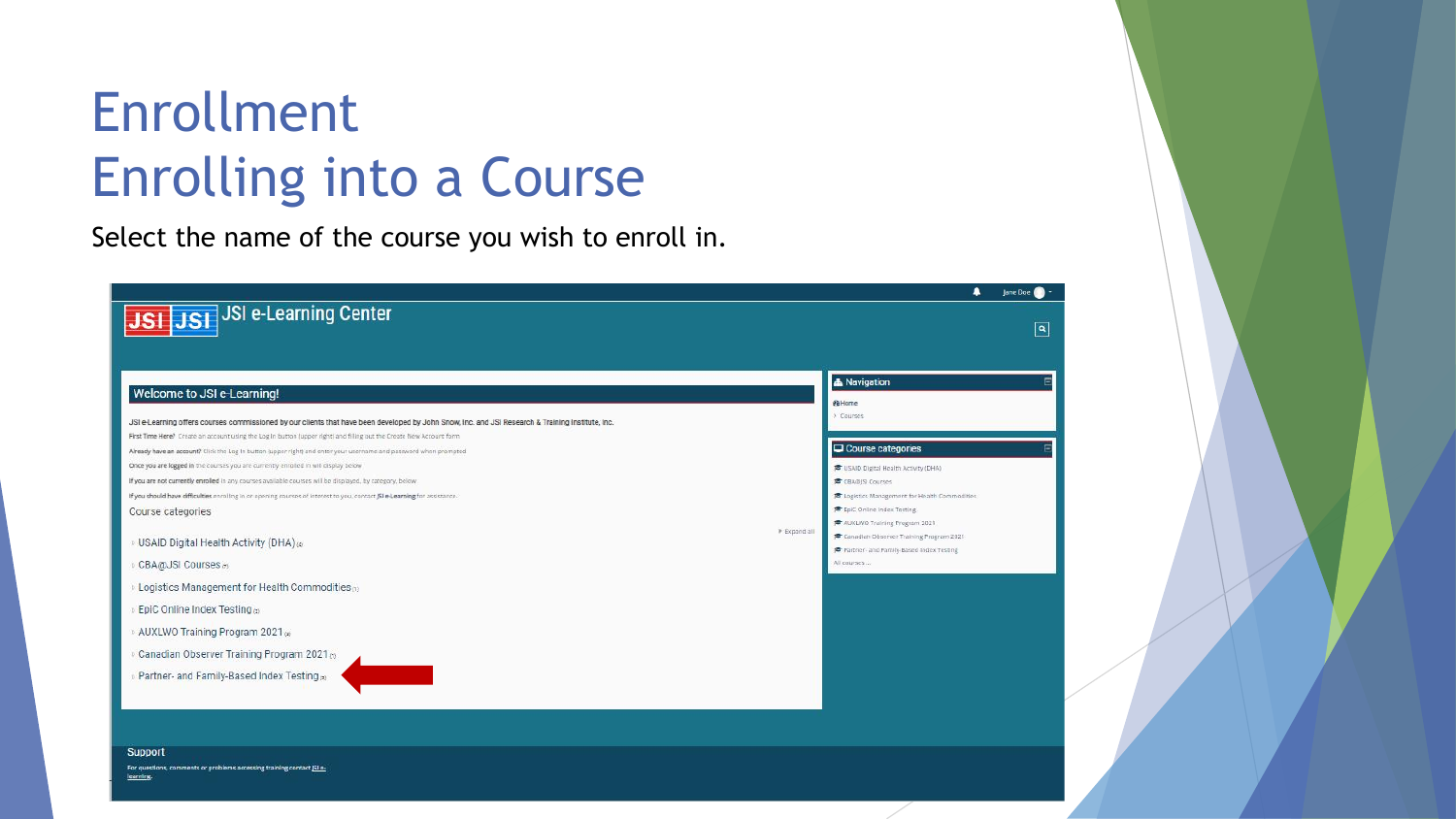| JST JSI e-Learning Center                                                                  |   |
|--------------------------------------------------------------------------------------------|---|
| My courses<br><b>N</b> Home                                                                |   |
| → Courses > Partner- and Family-Based Index Testing                                        |   |
| Partner- and Family-Based Index Testing<br>Course categories:<br>٠                         |   |
| Search courses<br>Go                                                                       |   |
| Partner- and Family-Based Index Testing for Supervisors<br><b>Enrollment Instructions:</b> | Q |
| 1. Click on the name of the course                                                         |   |
| 2. Enter the Enrollment Key provided in your invitation on the enrollment                  |   |
| page                                                                                       |   |
| 3. Click the Enroll Me button.                                                             |   |
| De Partner- and Family-Based Index Testing for Providers                                   | a |
| <b>Enrollment Instructions:</b>                                                            |   |
| 1. Click on the name of the course                                                         |   |
| 2. Enter the Enrollment Key provided in your invitation on the enrollment                  |   |
| page                                                                                       |   |
| 3. Click the Enroll Me button.                                                             |   |

Select the version of the course you want to enroll in.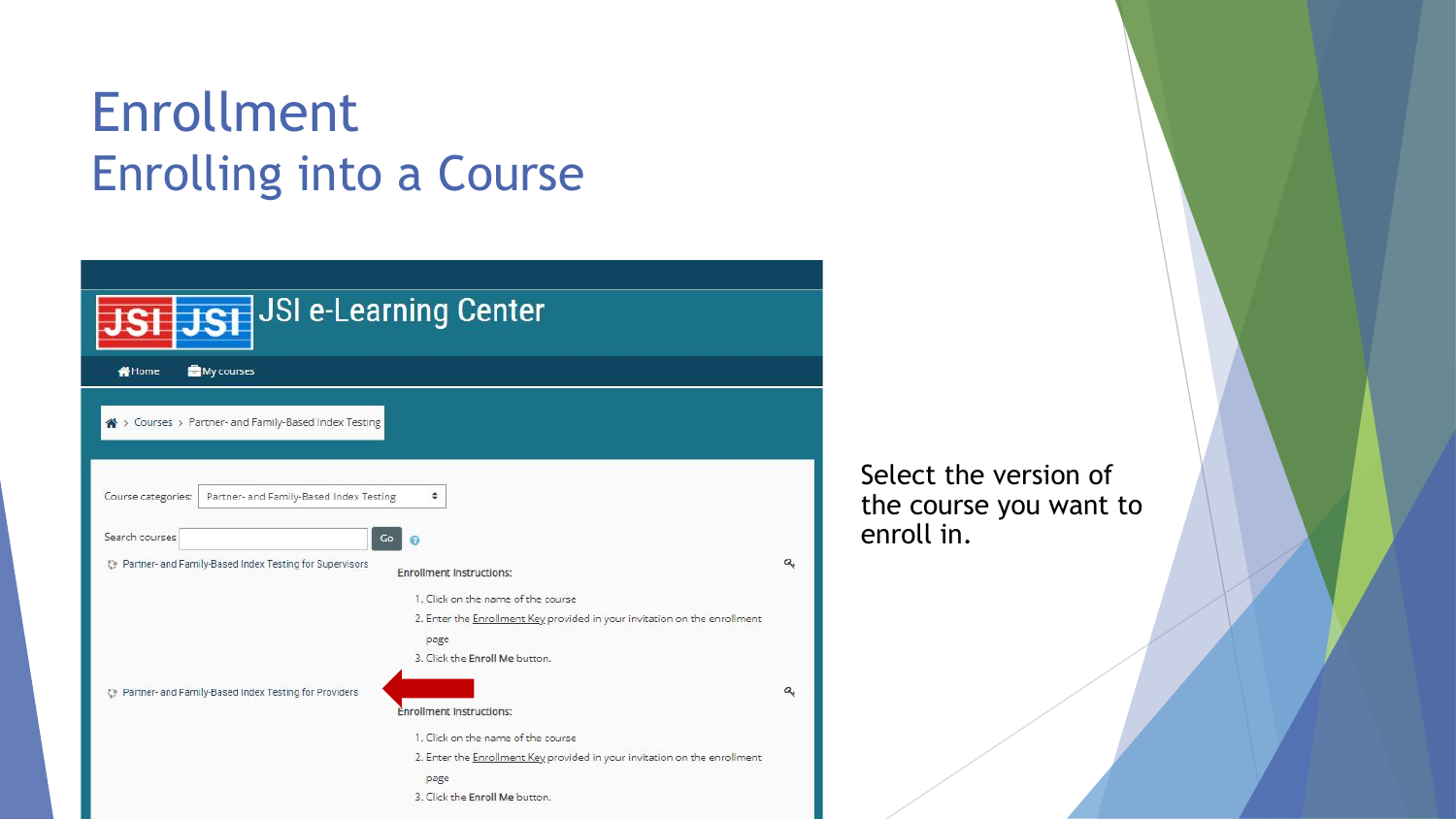Enter the Enrollment key, if required, then select Enroll Me.

| <b>Enrollment options</b>                                   |                                                                           |   |
|-------------------------------------------------------------|---------------------------------------------------------------------------|---|
| Partner- and Family-Based Index Testing for Providers<br>U. |                                                                           | a |
|                                                             | <b>Enrollment Instructions:</b>                                           |   |
|                                                             |                                                                           |   |
|                                                             | 1. Click on the name of the course                                        |   |
|                                                             | 2. Enter the Enrollment Key provided in your invitation on the enrollment |   |
|                                                             | page                                                                      |   |
|                                                             | 3. Click the Enroll Me button.                                            |   |
|                                                             |                                                                           |   |
|                                                             |                                                                           |   |
|                                                             |                                                                           |   |
|                                                             |                                                                           |   |
|                                                             |                                                                           |   |
| Gelf enrollment (Student)                                   |                                                                           |   |
|                                                             |                                                                           |   |
| Enrollment key                                              |                                                                           |   |
|                                                             |                                                                           |   |
| Enroll me                                                   |                                                                           |   |
|                                                             |                                                                           |   |
|                                                             |                                                                           |   |
|                                                             |                                                                           |   |